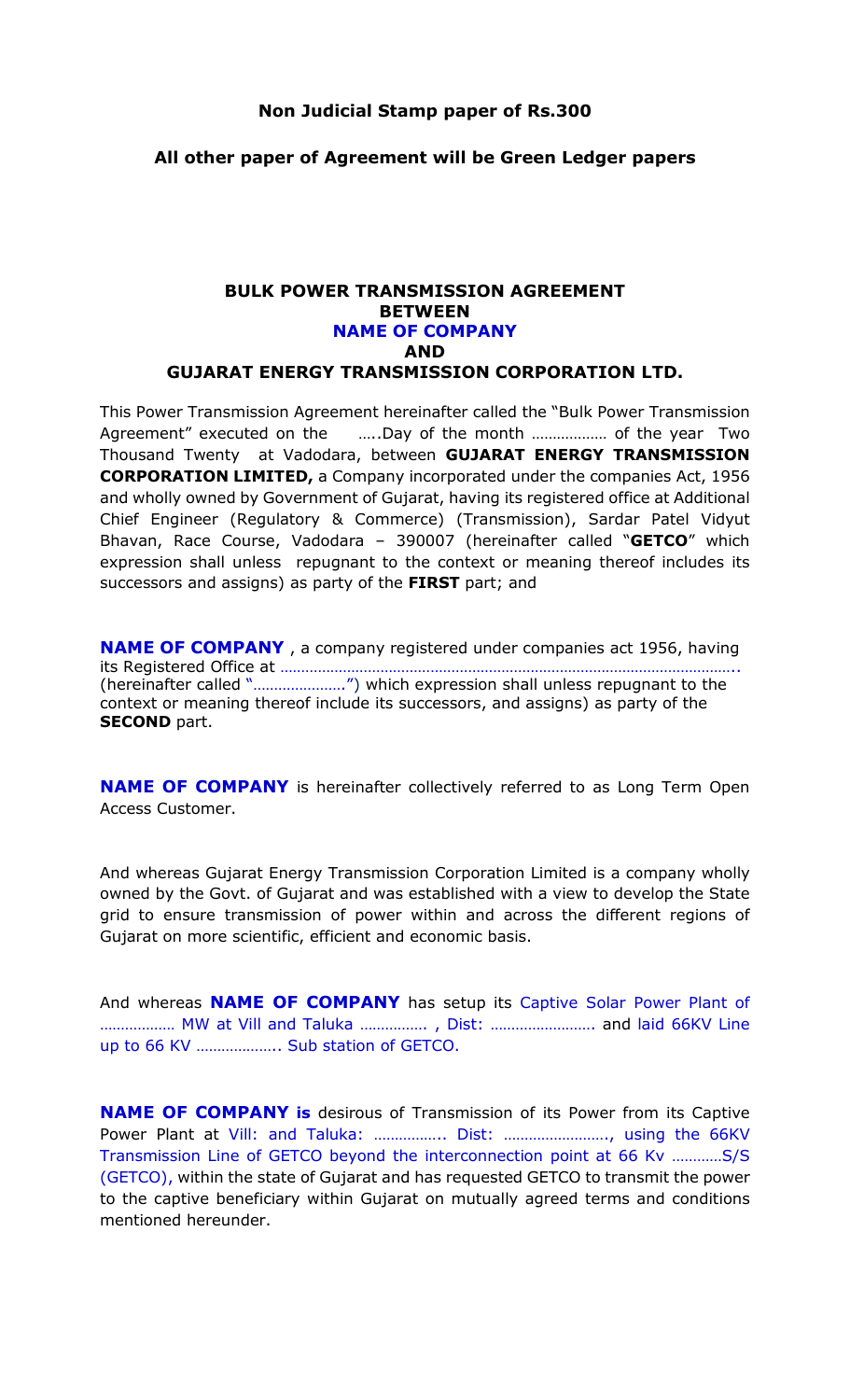And whereas the Long Term transmission customer is a Generating Company as per the provisions of EA 2003 and is desirous to avail Long Term Open Access in accordance with Gujarat Electricity Regulatory Commission Order No. 3 of 2011 Dtd. 1-6-2011 (Terms and Conditions of Intra state Open Access) regulation 2011 as amended from time to time and Electricity Act 2003.

And whereas in accordance with Gujarat Electricity Regulatory Commission Order No. 3 of 2011 Dtd. 1-6-2011 (Terms and Conditions of Intra state Open Access) regulation 2011 as amended from time to time, Long Term Open Access shall be allowed by GETCO to Open Access customer within the state of Gujarat. And whereas in accordance with Gujarat Electricity Regulatory Commission Order No. 3 of 2020 Dtd.8th May 2020 (Tariff framework for procurement of power by Distribution Licensees and Others from Solar Energy Projects and other commercial issues for the State of Gujarat) the approval with the following terms and conditions for power transmission with Gujarat.

NAME OF COMPANY is already entered into a Connection Agreement with GETCO and the Beneficiary **NAME OF COMPANY** is required to enter into a Bulk Power Transmission Agreement (BPTA) with GETCO.

The Beneficiary desires to wheel the energy generated from the …………… MW Solar PV Captive Power project of the Power Producer located at Vill: ……………., Taluka: ……………. Dist: …………… to the Beneficiary in the State of Gujarat for distribution in the area of **DISCOM Name** as per the terms and conditions specified in this BPTA.

| <b>Beneficiar</b><br>y Name | <b>Plant Location</b>                                | <b>Contracted</b><br>Capacity | <b>Location of</b><br>injection            | <b>Wheeling</b><br><b>Ratio</b> | <b>O&amp;M</b><br><b>Division</b> | <b>Supply</b><br>Voltage        |
|-----------------------------|------------------------------------------------------|-------------------------------|--------------------------------------------|---------------------------------|-----------------------------------|---------------------------------|
|                             |                                                      | $$ MW                         | Injection:<br>(Using GETCOs)<br>66KV Line) | 100%                            |                                   | <b>66 KV</b>                    |
| <b>Beneficiar</b><br>y Name | <b>Recipient location</b><br>with consumer<br>number | <b>Contracted</b><br>Capacity | <b>Location of</b><br>drawl                | <b>Wheeling</b><br><b>Ratio</b> | <b>O&amp;M</b><br><b>Division</b> | <b>Supply</b><br><b>Voltage</b> |
|                             |                                                      | KVA                           | Drawl: 66/11<br>KV  S/S                    | %                               | L                                 | 11/66<br>KV                     |

### AND WHEREAS

M/s **NAME OF COMPANY** has separately entered into a Connection Agreement with GETCO and **NAME OF COMPANY** (Beneficiary) has agreed with GETCO to pay Transmission charges and losses as per GERC as amended from time to time.

# NOW THEREFORE IN CONSIDERATION OF THE PREMISES COVENANTS AND CONDITIONS THE PARTIES HEREINTO HEREBY AGREE AS UNDER:

## 1.0 DEFINITIONS

The words and phrases used in this Agreement are ascribed the same meaning as contained/described under the Gujarat Solar Policy, 2015, The Electricity Act, 2003 and Gujarat Electricity Regulatory Commission Order No. 3 of 2020 Dtd.8th May 2020 (Tariff framework for procurement of power by Distribution Licensees and Others from Solar Energy Projects and other commercial issues for the State of Gujarat) Rules/Regulations/Orders issued thereunder unless otherwise expressly defined.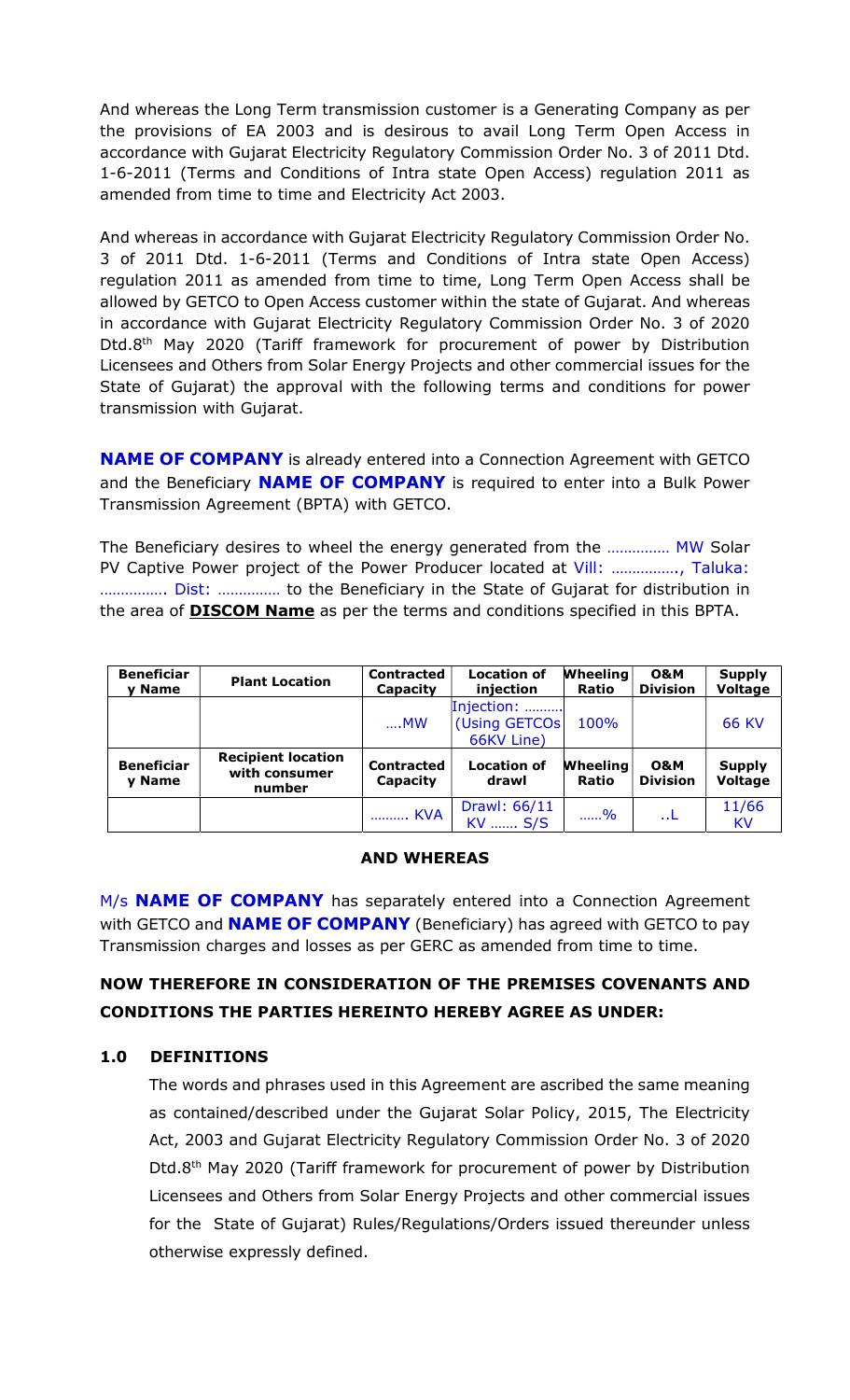# 2.0. INJECTION CONSUMER / COMPANY

Name : NAME OF COMPANY

| <b>Word/Phrase</b>                                                      | <b>Meaning</b>                                                                                                                                                                                                                                                                                                                                        |
|-------------------------------------------------------------------------|-------------------------------------------------------------------------------------------------------------------------------------------------------------------------------------------------------------------------------------------------------------------------------------------------------------------------------------------------------|
| Application<br>Form                                                     | Shall mean the application form registered by Company with GEDA<br>for seeking approval to set up the Solar Photovoltaic plant                                                                                                                                                                                                                        |
| Agreement                                                               | Shall mean this Bulk Power Transmission Agreement executed hereof,<br>including the schedules hereto, amendments, modifications and<br>supplements made in writing by the Parties from time to time.                                                                                                                                                  |
| <b>CERC</b>                                                             | Central Electricity Regulatory Commission                                                                                                                                                                                                                                                                                                             |
| Delivery Point                                                          | Shall be the point at which Electricity is delivered into the Grid<br>System of the GETCO (STU) i.e, Receiving end at GETCO<br>66Sub-station.                                                                                                                                                                                                         |
| Distribution<br>System                                                  | Shall mean the system of wires and associated facilities from<br>interface point of DISCOM network with GETCO system i.e from the<br>point of interconnection to the installation of Recipient Unit/s                                                                                                                                                 |
| Due Date                                                                | 7 working days from the date of issue of Invoice by GETCO                                                                                                                                                                                                                                                                                             |
| <b>Effective Date</b>                                                   | Shall mean the date of signing of this Agreement.                                                                                                                                                                                                                                                                                                     |
| <b>GETCO</b><br>Grid System                                             | Shall mean the transmission evacuation facility provided by GETCO to<br>evacuate power generated at the Project from delivery point to<br>interface between transmission and distribution system.                                                                                                                                                     |
| <b>GEDA</b>                                                             | Stands for Gujarat Energy Development Agency acting as nodal<br>agency for the implementation of the Policy.                                                                                                                                                                                                                                          |
| <b>GERC</b>                                                             | <b>Gujarat Electricity Regulatory Commission</b>                                                                                                                                                                                                                                                                                                      |
| Injected<br>Energy                                                      | Shall mean the Energy generated and injected by the Power Producer<br>at its Project at any point of time at the Injection Point.                                                                                                                                                                                                                     |
| <b>Injection Point</b>                                                  | Shall mean the point where energy is injected at delivery point.                                                                                                                                                                                                                                                                                      |
| Interconnection<br><b>Facilities</b>                                    | Shall mean in respect of the Power Producer all the facilities installed<br>by Project Owner to enable GETCO to receive the Injected Energy<br>from the Project at the Injection Point, including transformers,<br>associated equipment, relay and switching equipment, protective<br>devices and safety equipment upto Injection Point.              |
| Metering Point                                                          | For purposes of recording of Injected Energy will be the Delivery Point<br>and shall include two separate sets of ABT Meters, Main and Check<br>meters installed by the Power Producer and both sealed by the<br>DISCOM/GETCO in presence of the Power Producer, having facilities to<br>record both export and import of Active and Reactive energy. |
| Policy                                                                  | Gujarat Solar Policy 2015                                                                                                                                                                                                                                                                                                                             |
| <b>Recipient Unit</b>                                                   | Existing HT/EHT consumer of DISCOM in whose electricity bill wheeled<br>energy is to be settled as per details in Appendix-I                                                                                                                                                                                                                          |
| "Scheduled<br>COD" or<br>"Scheduled<br>Commercial<br>Operation<br>Date" | Means the COD Date specified by GEDA in its Commissioning<br>Certificate issued for the project witnessed by DISCOM and GETCO                                                                                                                                                                                                                         |
| Project                                                                 | Shall mean the  MW Solar PV Project installed and owned by the<br>Power Producer and as per the details incorporated in Appendix 1.                                                                                                                                                                                                                   |
| Year                                                                    | Shall mean the financial year covered between 1st April in any year to<br>31 <sup>st</sup> March of the immediate next year.                                                                                                                                                                                                                          |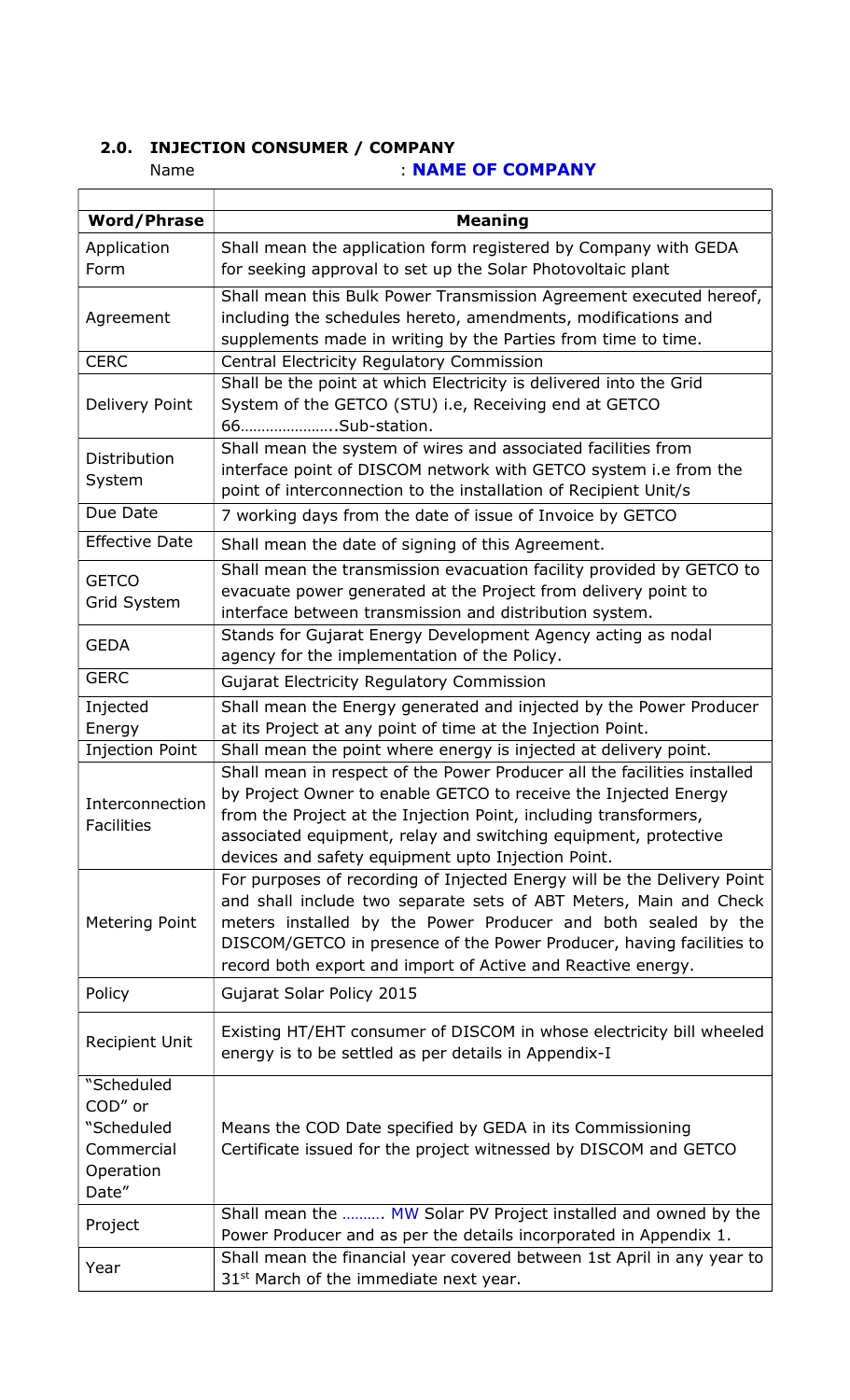**Location**  Transmission / Distribution Licensees : GETCO/Name of DISCOM Capacity (MW)  $\cdot$  ....... MW

#### DRAWEE CONSUMER / COMPANY (IES)

Name : NAME OF COMPANY Location : Name of DISCOMS Transmission/Distribution Licensees(s) GETCO: Name of DISCOM Capacity (MW) **: …….. KVA** 

Date from which the Long Term Open Access is to commence: DTD: \_\_\_\_/\_\_\_/20…

### 3.0 ELIGIBLE PERIOD

The Eligibility Period of the Agreement shall be from the Effective Date till the end of 25 (twenty five) years from Dtd ...... $\frac{1}{20}$  /20 , for the purpose of transmission/wheeling of power as more particularly described under this Agreement (i.e., from 1 /20 Up to 1 /20 )

### 4.0 CONSTRUCTION AND OPERATION

- 4.1 The Power Producer ……………….. has completed the Construction of the project and the date of Completion/Commercial operation is  $\frac{1}{20}$ as per Commissioning Certificate issued by GEDA dated  $\frac{1}{20}$ .
- 4.2 For the purposes of such completion of the Project, the Company shall take all necessary steps for obtaining Approvals.
- 4.3 The Company shall provide to the SLDC and Chief Engineer (Regulatory & Commerce), GETCO Corporate Office, information regarding Electricity generated during testing, commissioning, synchronization and start up.
- 4.4 Upon the occurrence of an Emergency in GETCO's evacuation system for safe operation of its Grid, GETCO reserves the right to shut down the line and has no obligation to evacuate the Electricity nor to pay any compensation during such period. The Power Producer shall suitably back down their generation. GETCO will, however, make reasonable endeavors to remedy such Emergency, and bring back normally at the earliest and the power producer will extend full support in restoration.

# 5.0 TERMS AND CONDITIONS FOR TRANSMISSION/WHEELING OF ENERGY

5.1 The Beneficiary is desirous of Transmission/Wheeling the energy to the recipient area as mentioned under the recital of this Agreement in accordance with GERC's existing Orders/Regulations and amendments from time to time.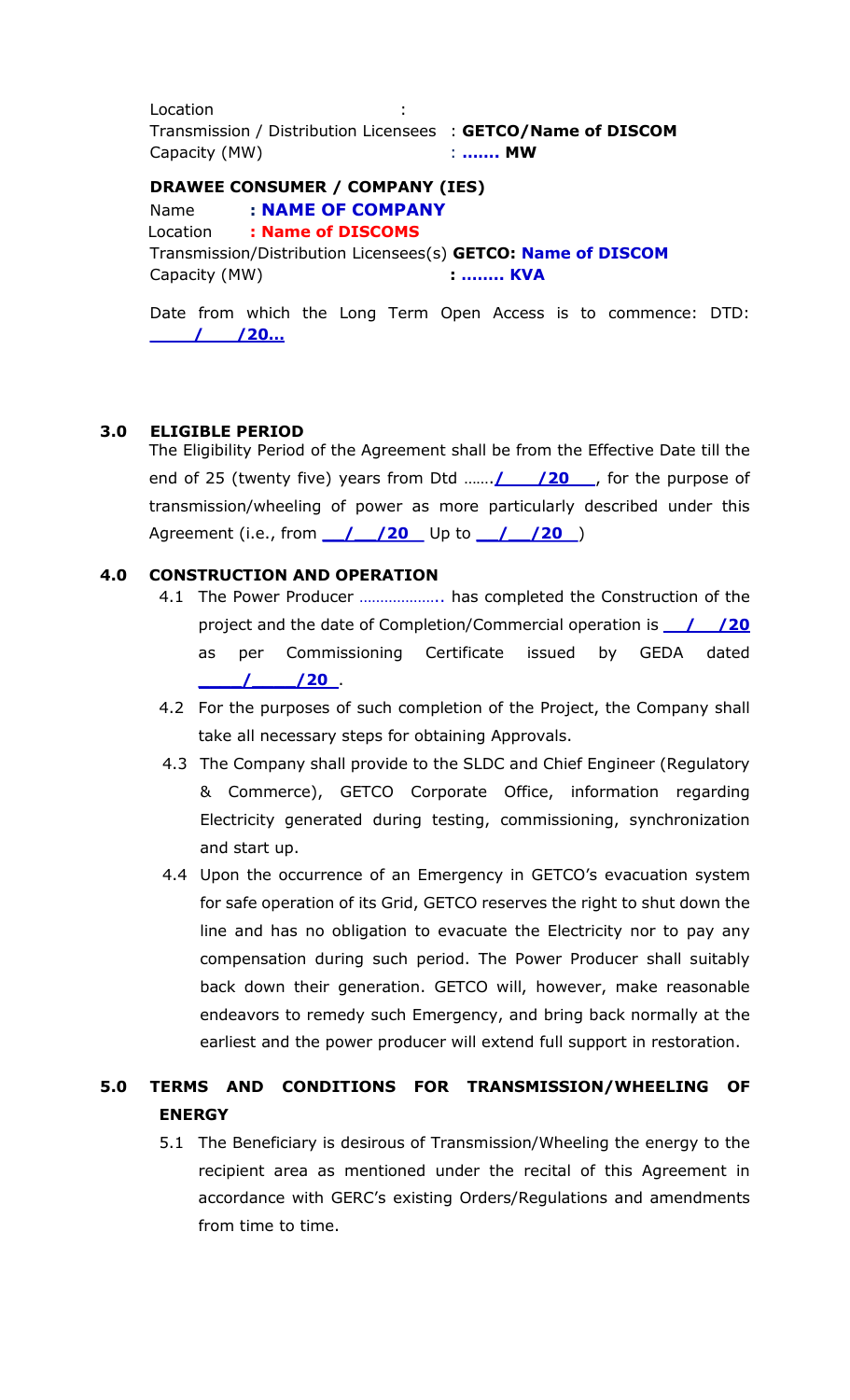#### 5.2 Transmission/Wheeling Charge:

 The Transmission/Wheeling of electricity generated from the power produced at Solar plant, Taluka ……. dist. Bharuch, to the Beneficiary shall be allowed on payment of Transmission/ Wheeling charges applicable to Open Access users for use of Transmission/Distribution system of Transmission/Distribution Licensee as determined by Gujarat Electricity Regulatory Commission from time to time on monthly basis by the Beneficiary.

 The transmission charges for the total State Transmission System shall be calculated on monthly basis and shall be leviable to each beneficiary as per the formula prescribed in the GERC Order No. 3 of 2011 Dtd.1-6- 2011 (Terms and Conditions of Intra state Open Access) regulation 2011 and ARR of GETCO. In case no beneficiaries for the full or part quantum of committed evacuation of power (........... MW) are found by **NAME OF** COMPANY, the full Transmission charges of ……. MW shall be payable by **NAME OF COMPANY** on monthly basis from the date which it will commence, i.e.,  $($  /  $/$  /20 ) date mentioned under of this Agreement for the complete term (25 years) of this Agreement.

- 5.3 Wheeling Losses: Beneficiary shall be entitled for drawl of energy at Drawl Points after deducting appropriate transmission and/or wheeling losses as applicable to distribution licensee as per the Orders/Regulations of GERC. SLDC shall certify the energy incorporating the losses.
- 5.4 Other Charges: The Beneficiary agrees to pay other Charges / Duty / Taxes, etc, if any, made applicable by Government or Commission from time to time for Open Access user carrying out third party sale of power.
- 5.5 Company desires to wheel electricity to two or more locations ,it shall pay INR 0.05 per unit as energy fed in the grid to distribution company in whose area power is consumed in addition to the above mentioned transmission charges & losses as applicable from time to time.

#### 6.0 STATE ENERGY ACCOUNTS

It is specifically agreed between the parties that **NAME OF COMPANY** shall accept without any reservation and condition the State Energy Account issued by SLDC and **NAME OF COMPANY** shall accept and make full payment to GETCO in respect of the GETCO bills raised on this basis. Any change in the State Energy Account methodology by SLDC shall also be binding on all concerned.

#### 7.0 COMMERCIAL SETTLEMENT OF WHEELED ENERGY

 The commercial settlement of wheeled energy at Beneficiary boundary shall be as per the Open Access Regulations issued from time to time.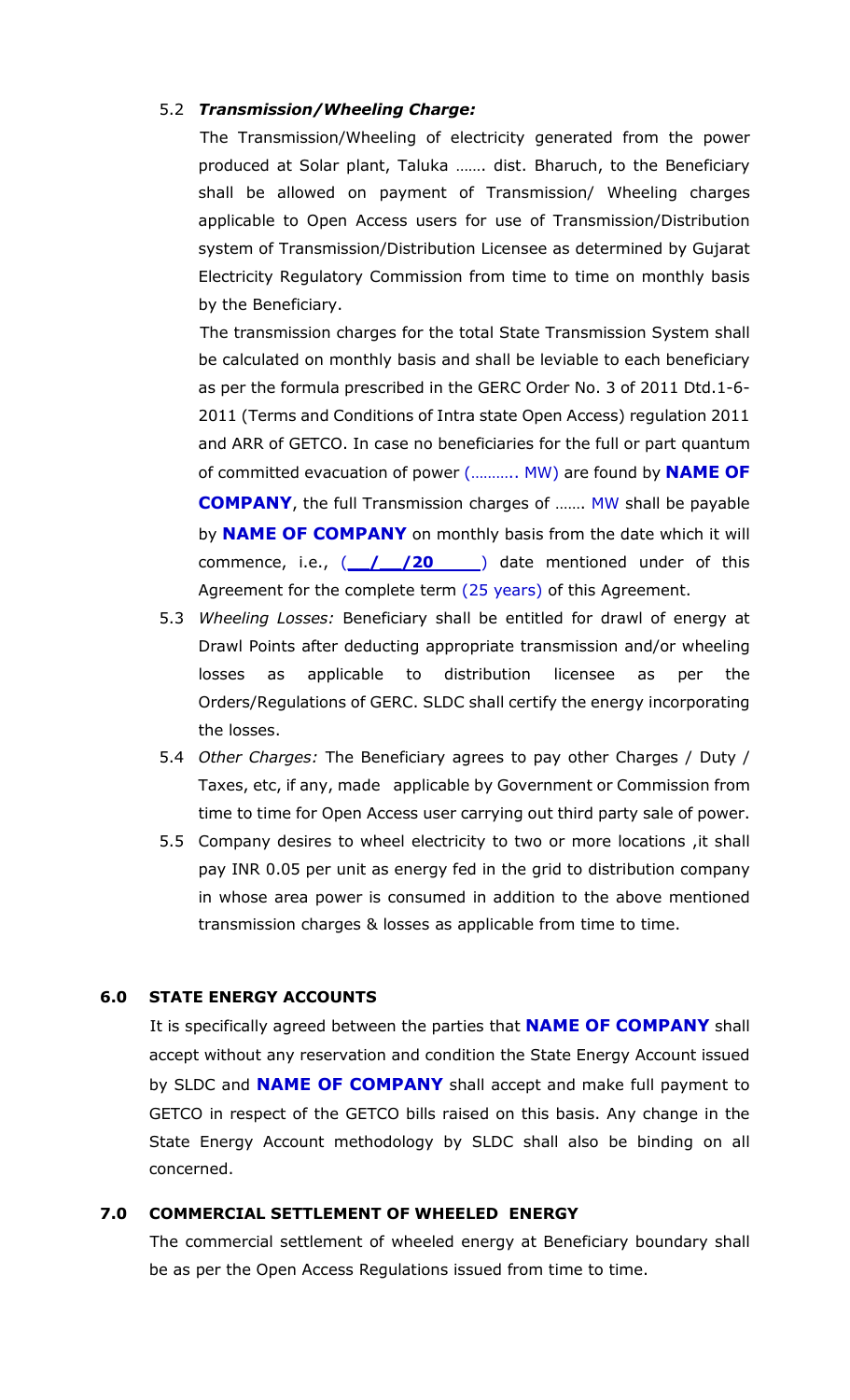The Power Producer shall approach DISCOM for supply of standby/startup/night power at applicable tariff. However, no second source of power supply will be granted. The power supply of DISCOM shall be from the same evacuation lines only.

## 8.0 ESTABLISHMENT OF LC AND PAYMENT OF BILLS

- a. GETCO Corporate office, shall present bills for transmission charges to all the Long Term open access customers on monthly basis for payment within 7 working days from the issue of bills which shall be called 'Due Date' for payment of bill. In event of any revision in Regional Energy Account issued by WRPC & SEA issued by SLDC Gotri, GETCO shall adjust the difference between the amount already billed and revised amount by raising a supplementary bill along with a debit/credit note as the case may be.
- b. Payment of bills shall be made by Long Term Open Access user through irrevocable revolving Letter of Credit (LC) to be opened in the favor of "Gujarat Energy Transmission Corporation Limited", LC shall be established for amount equivalent to two months billing for the quantum of ……… MW, of Long Term Open Access. The Long Term Open Access user will be communicated by GETCO an approximate amount of LC required based on total approved transmission charges of GETCO and the ratio of capacity to be booked by the Long Term open access customer on year to year basis so that Letter of Credit amount can be modified as per the GERC Tariff Order issued by GERC.
- c. LC shall be without any limitation or restriction with regard to the manner and dates on which the bill can be presented to the concerned banks by GETCO. The bills so presented by GETCO to the bank shall be promptly paid on their presentation. The amount of LC shall be reviewed by GETCO every quarter commencing from April, July, October and January in each financial year and the amount of LC shall be enhanced/reduced, as necessary. The LC charges shall be borne by the respective Long Term Open Access Users.
- d. All the Long Term Open Access users shall open a Letter of Credit on the date of signing of this Transmission Agreement.
- e. All such direct payment shall be paid by the Long Term Open Access users to GETCO through an ECS/EFT/Demand Draft.
- f. The transmission charges for the total state transmission system of GETCO shall be calculated on monthly basis and shall be leviable to each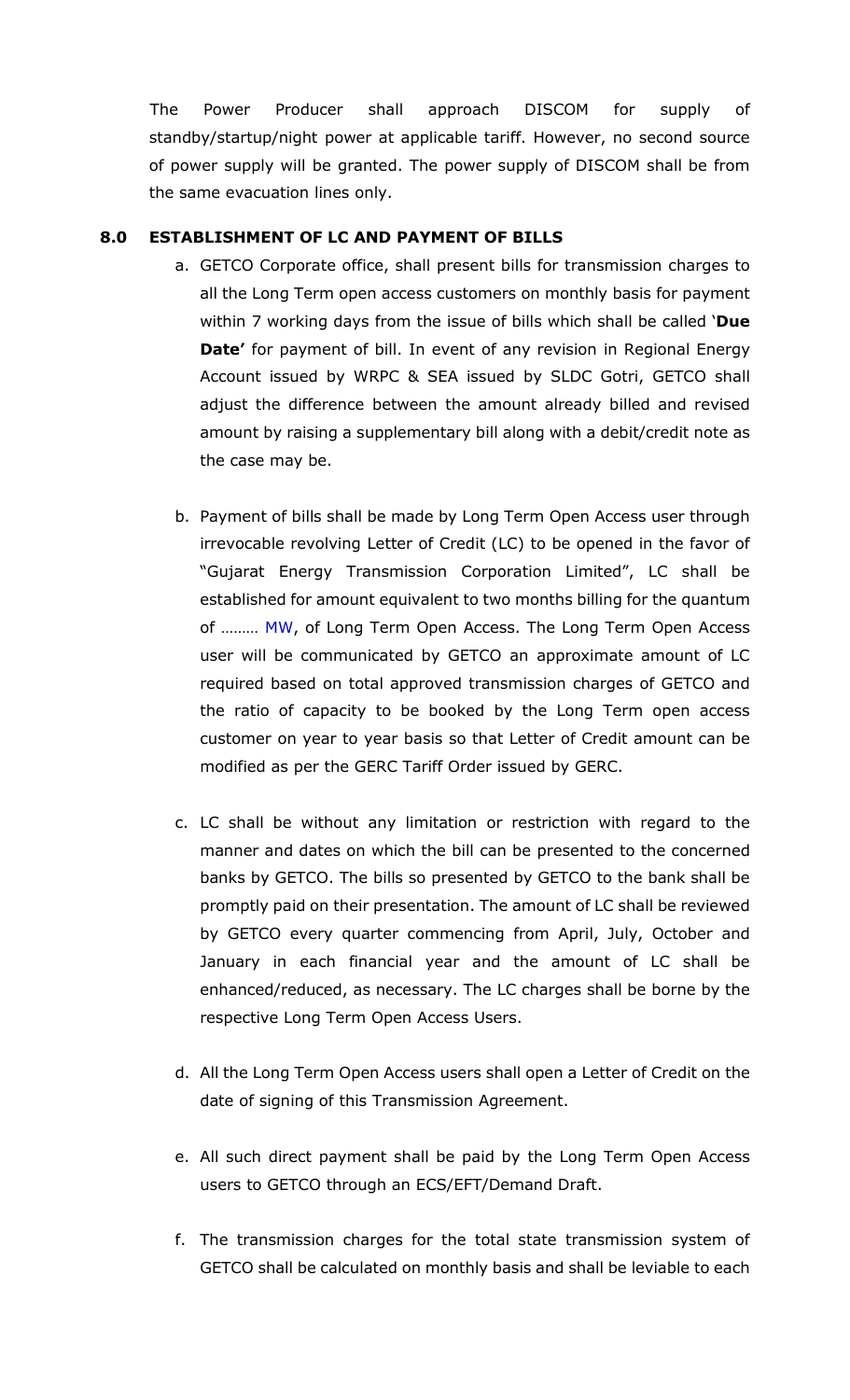beneficiary as per the formula prescribed in the GERC Order No.3 of 2011 Dtd.1-6-2011 (Terms and Conditions of Intra state Open Access) regulation 2011 and/or subsequent tariff notifications/ARR issued by GERC from time to time.

- g. The bills of GETCO shall be paid without any deductions.
- h. In case of Letter of Credit is not established upto the required full value immediately after any drawl or maintained by the Long Term Open Access user throughout the period of this LTOA, the same shall be considered as default the Open Access granted by GETCO shall stand cancelled.
- i. All costs/expenses/charges associated with the application, including bank draft, bank guarantee, LC etc. shall be borne by the LTOA applicant.

### 9.0 LATE PAYMENT SURCHARGES

- 9.1 In case the payment of bills of Transmission charges by the beneficiary or beneficiaries is delayed beyond a period of 7 working days from the issue of the bill i.e Due Date, late payment surcharge at the rate of 1.25 % per month on billed amount shall be levied on the amounts remained unpaid after the 'Due Date' in proportion to the number of days of delay after the 'Due Date'. The late payment surcharge amount shall also be payable with the next bill.
- 9.2 In case **NAME OF COMPANY** fails to make payment of the amount due to them within 60 days of issue of Invoice the Long Term Open Access granted shall be discontinued by GETCO due to non payment of Transmission charges and actions shall be initiated under section 142 of the Act in addition to the action under Section 56 of EA 2003.
- 10.0. Long Term Transmission customer shall in addition to Transmission charges pay O & M charges for the dedicated transmission system of GETCO as mentioned above to be exclusively used for the open access for the Long Term transmission customer as per GERC Order No 3 of 2007.
- 11.0 GETCO agrees to provide Long Term Open Access required by Long Term transmission customer as per the details mentioned above and in accordance with the Regulations under the Gujarat Electricity Regulatory Commission No. 3 of 2011 Dtd. 1-6-2011 (Terms and Conditions of Intra state Open Access) regulation 2011 and conditions specified by the GERC from time to time.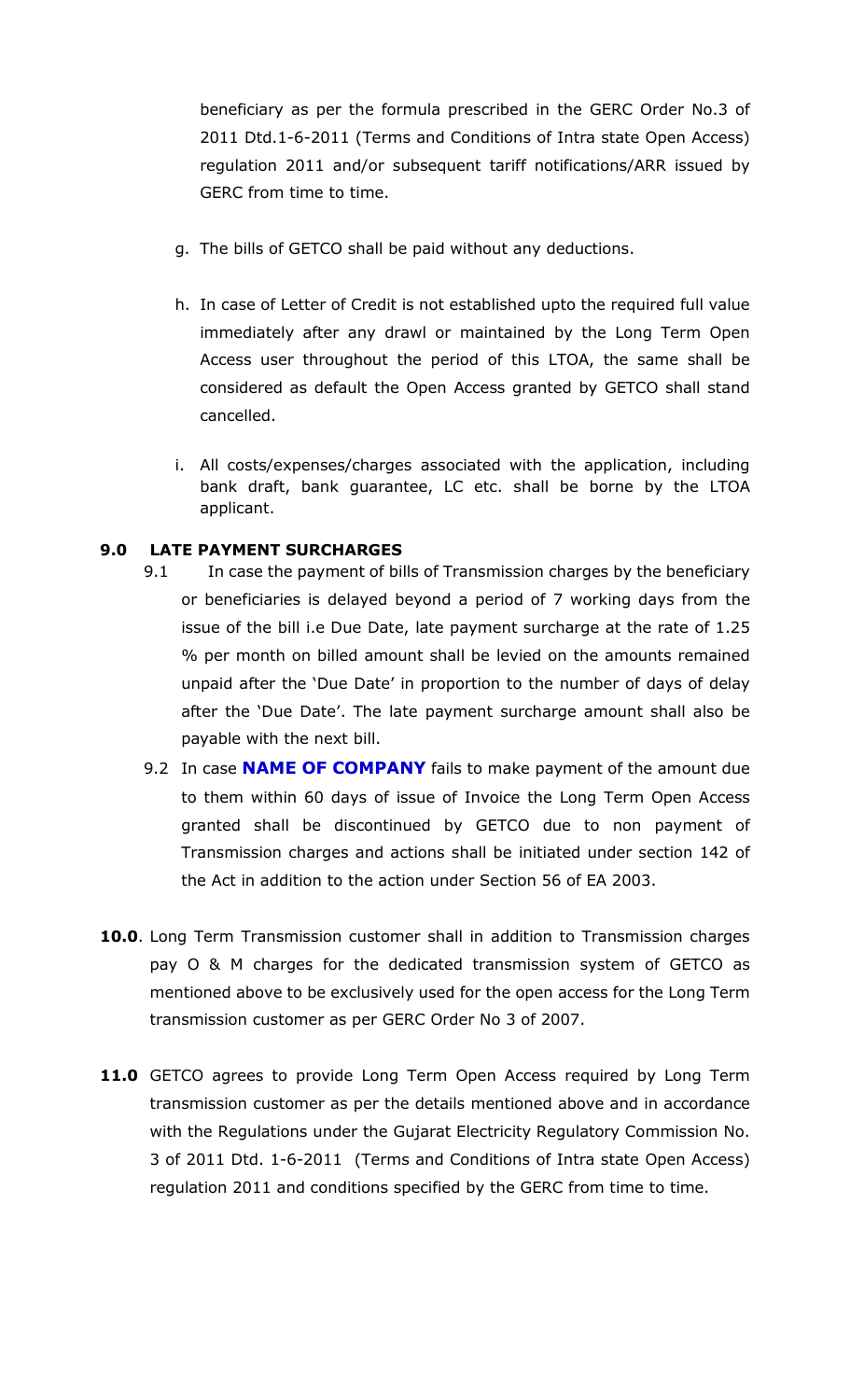- 12.0. All differences/disputes between the parties arising out of or in connection with this Agreement shall be resolved in terms of the Redressal Mechanism provided under Regulation of the GERC Regulations.
- 13.0. This Agreement shall be valid for 25 years from 1/20 the date mentioned in the Agreement signed with **GETCO.**
- 14.0. Long Term open access user agrees to pay the reactive energy as per GERC grid code and GETCO Tariff order issued by GERC as applicable from time to time.

### 15.0. PRE-MATURE TERMINATION

The Long Term transmission customer shall not relinquish or transfer part or full quantity (quantum) and its rights and obligations specified in the Bulk Power Transmission Agreement at any location, without prior approval of GETCO and subject to payment of compensation, as determined in the No. 3 of 2011 Dtd. 1-6-2011 (Terms and Conditions of Intra state Open Access) regulation 2011.

#### 16.0. EFFECTIVE DATE AND DURATION OF AGREEMENT

This agreement shall be deemed to have come in force for all purpose and intends from the date of approval given by **GETCO** Dt.  $\angle$  /20 and shall remain operative up to Dt.  $\frac{1}{\sqrt{20}}$  On completion of the Duration of the Agreement period the Agreement may be mutually extended, renewed or replaced by another Agreement on such terms and conditions for such further period of time as per the prevailing GERC Regulations on Open Access at relevant time.

#### 17.0. METERING

The Meters shall be provided as per the terms of the Agreement wherein the delivery point for power is identified. In case of Merchant power plant or Sell of Power outside the State or Sell to third party within the state the meters will be installed at GETCO substation end. The class of accuracy will be governed as per the Central Electricity Authority (Installation and Operation of Meters) Regulation, 2006 notified on Dt. 17<sup>th</sup> March 2006 and as amended from time to time. The Ownership of Meters, Standards, Meter failure or discrepancies, Calibration and periodical testing of the meters installed shall be as per the CEA Regulations. The Meter related accessories like CT and PT shall also be as per the said regulations. The entire cost of meters and metering system, including testing charges and replacement if required shall be borne by the **Company** through out the term of the Agreement. Further, **Company** shall install Remote Terminal Unit (RTU) at SPG at its own cost to communicate Real time Data to DSCOM/State Load Dispatch Centre.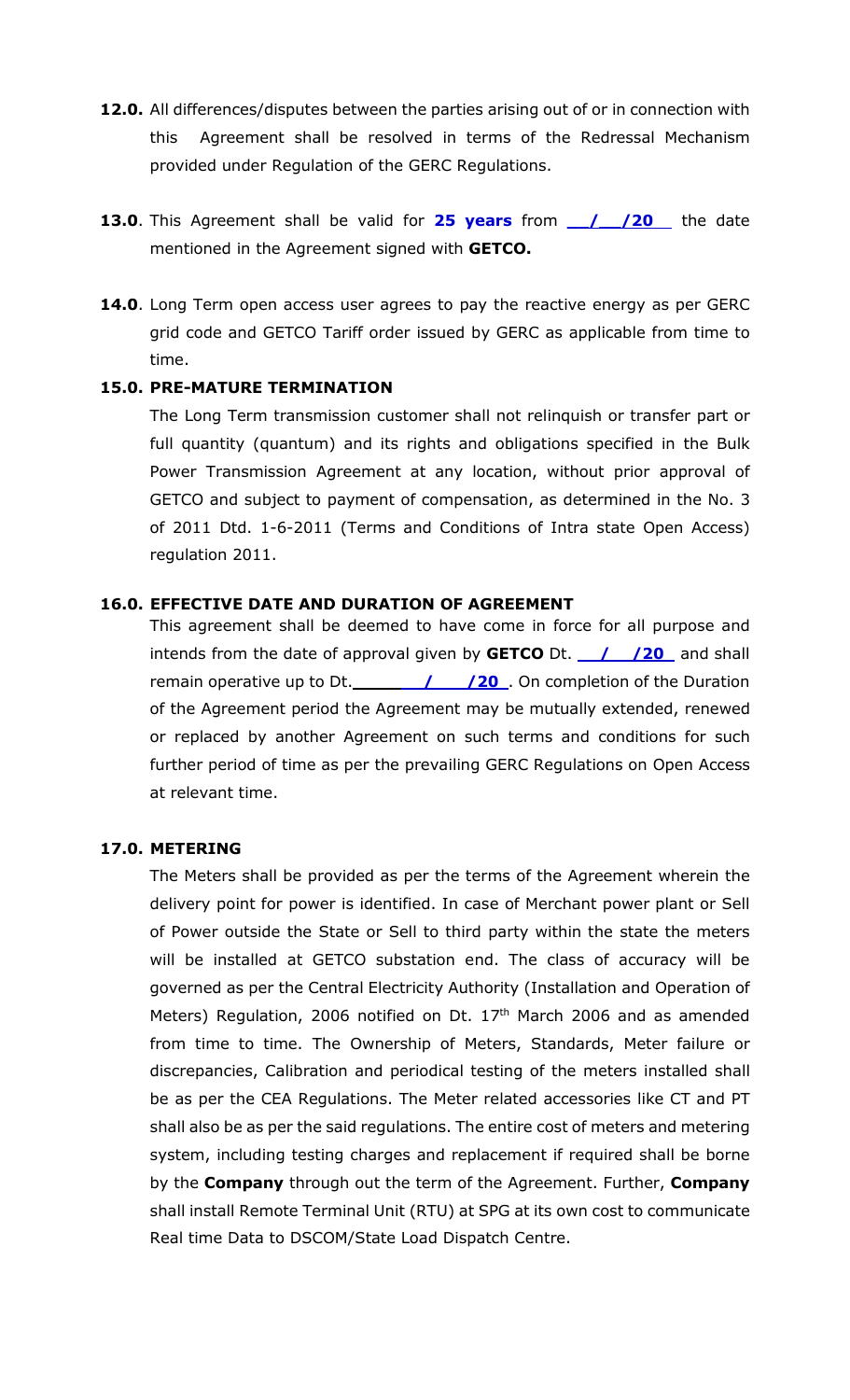#### 18.0 REACTIVE POWER

The Power Producer/Beneficiary will owe payment of Reactive Energy Charge to GETCO as may be determined by the GETCO and amended from time to time as per the Reactive energy recorded in the Main Meter and certified by SLDC.

#### 19.0 DISPUTE RESOLUTION

- 19.1 The Parties hereto agree to attempt to resolve all disputes arising hereunder promptly, equitably and in good faith.
- 19.2 In event that difference or disputes between parties are not settled through mutual negotiation within sixty (60) days, after such dispute arises, then it shall be adjudicated by the Appropriate Commission in accordance with Law.

## 20.0 GENERAL

The Power Producer hereby accepts all the commitments and undertaking given by it to GETCO for the development of Project evacuation system by GETCO and its related issues. The Beneficiary hereby accepts all the terms and conditions for wheeling of energy prescribed under this Agreement in accordance with the prevailing act/rules/regulations as well as policy of Government of Gujarat.

#### 21.0 Successors and Assigns

In case GETCO is wound up and/or its transmission are taken over by other organization(s)/ agency (ies), In such an event, LC arrangement referred to in Para 5 above shall also be binding in respect of the successors organization(s)/ agency(ies) with such modifications and changes as may be considered necessary.

#### 22.0 Jurisdiction

The courts of Vadodara shall have exclusive jurisdiction in all matters under this Bulk Power Transmission Agreement.

#### 23.0 Communication

The names of the officials and their addresses for the purpose of any communication in relation to the matters covered under this Bulk Power Transmission Agreement shall be as under:

In respect of GETCO Chief Engineer (R&C) Corporate Office, 5th Floor Sardar Patel Vidyut Bhavan, Race Course, VADODARA – 390 007

#### For and on behalf of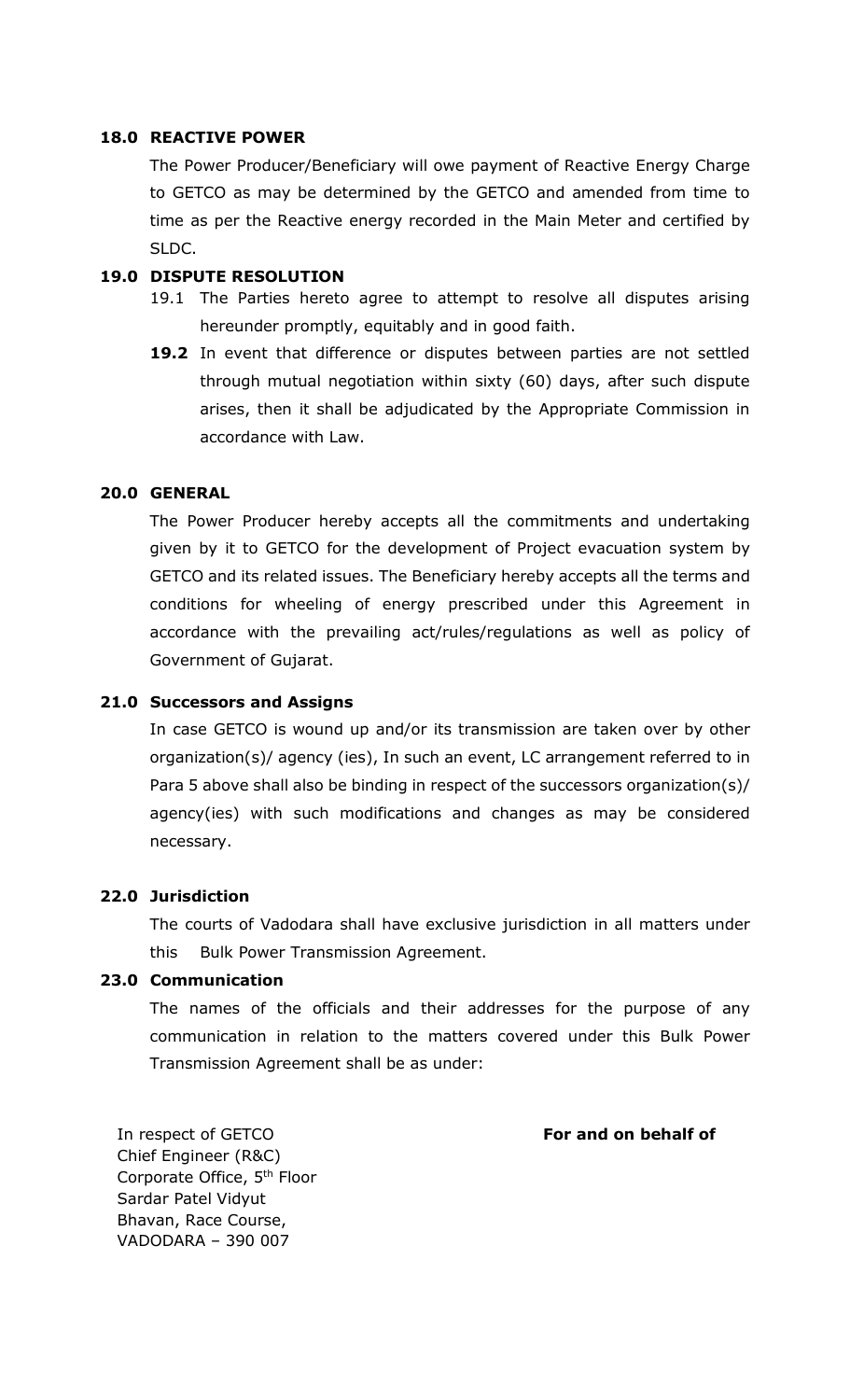In witness where of both the parties have executed this Agreement through their authorized representatives.

## For and on behalf of GETCO<br>
For the Company

# Chief Engineer (R & C)

### Witnesses:



| 2. |  |  |  |
|----|--|--|--|
|    |  |  |  |
|    |  |  |  |

Witness: Sign Name Designation Photo id Proof- self attested



Authorized Signatory

#### Witnesses



2.